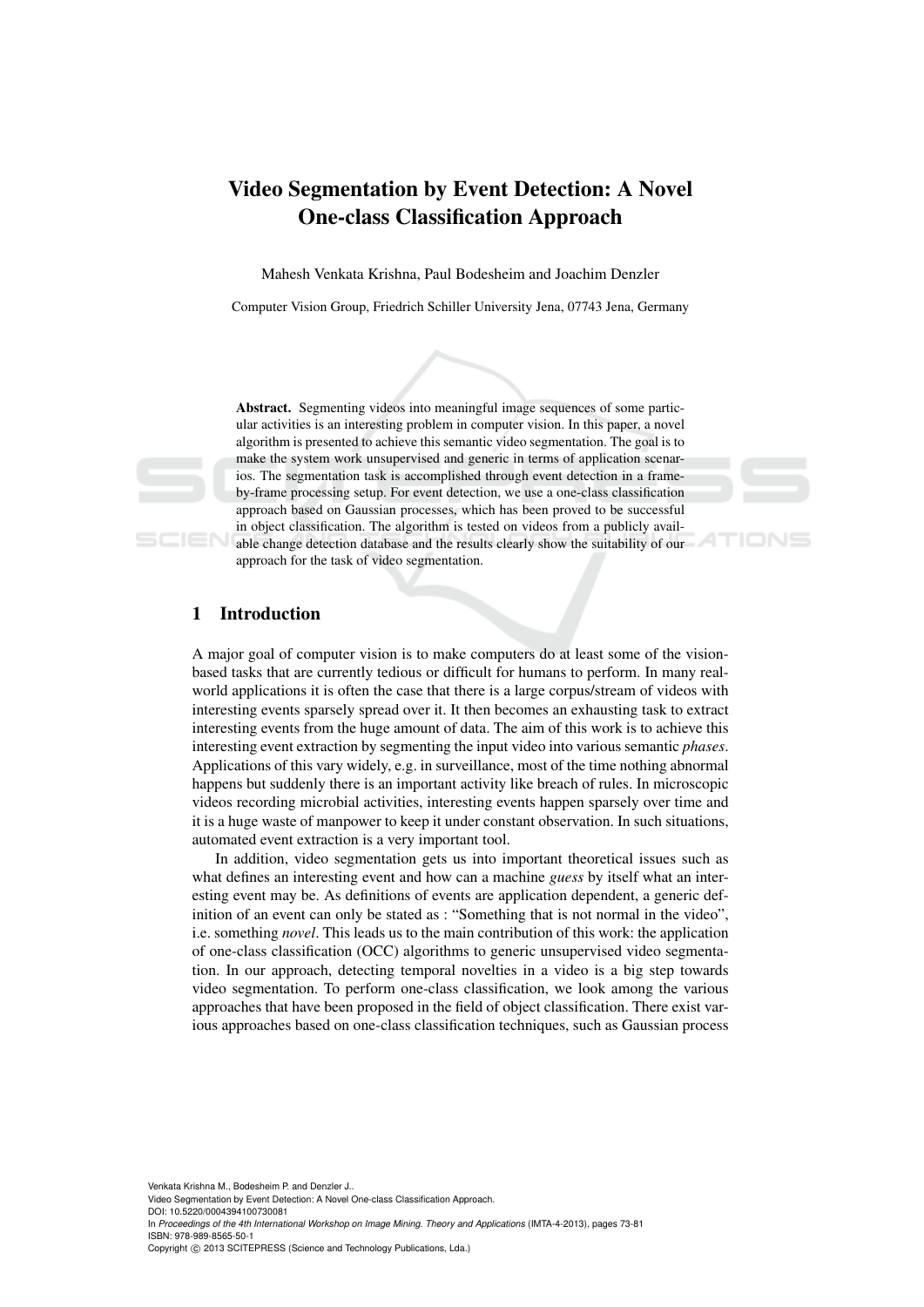regression (GPR) [3], support vector data description (SVDD) [9], one-class SVM [8], or Parzen density estimation [6]. One can clearly see that the OCC setup matches our problem scenario: a model of normality (or known patterns) has to be built by clustering in the feature space and novelty is declared in case an outlier is met in the testing phase. We show in the following sections how one-class classification techniques can be used for video segmentation.

The remainder of this paper is organized as follows. First, in section 2, we review related work in the field of video segmentation. A brief discussion of their relative advantages and shortcomings is provided. In section 3, we review one of the most prominent OCC techniques, namely Gaussian process regression. We then present our video segmentation approach in section 4 together with the explanation how to use OCC techniques for event detection in videos. The results on the thermal videos of the CVPR change detection dataset [2] are presented in section 5 highlighting the suitability of our approach. A summary of our findings and suggestions for future research directions conclude the paper.

# 2 Previous Work

The work by Koprinksa and Carrato [4] provides a good survey of video segmentation techniques based on a very diverse range of theoretical concepts and for various applications. Most of the algorithms presented there concentrate on directly finding the differences between frames through some distance measure between feature vectors of consecutive frames. A threshold is then applied to this distance to achieve a segmentation. This approach yields reasonable results but is based on directly finding inter-frame differences without *modeling* the underlying scenario. Thus, they can not detect semantic changes, e.g. approaches based on global color histograms may not detect events such as a person bending or falling as it is not likely that there is a significant change in the color histogram.

Liu et al. [5] have presented an approach based on the perceived motion energy feature, where optical flow vectors in each frame are averaged and multiplied with a factor arising out of the dominant direction of motion. These features are then clustered to form segments of the video corpus. This method is very useful for videos containing a lot of motion, but when events happen that do not alter the motion profile of the frames (e.g. color changes), it is likely to fail.

Therefore, we need a generic framework for video segmentation without assumptions of a specific application. The next section provides the theoretical aspects of our proposed approach based on OCC.

# 3 One-class Classification Techniques

In this section, we briefly describe the idea behind OCC as well as one of the most prominent techniques, i.e. the Gaussian process regression framework presented by [3].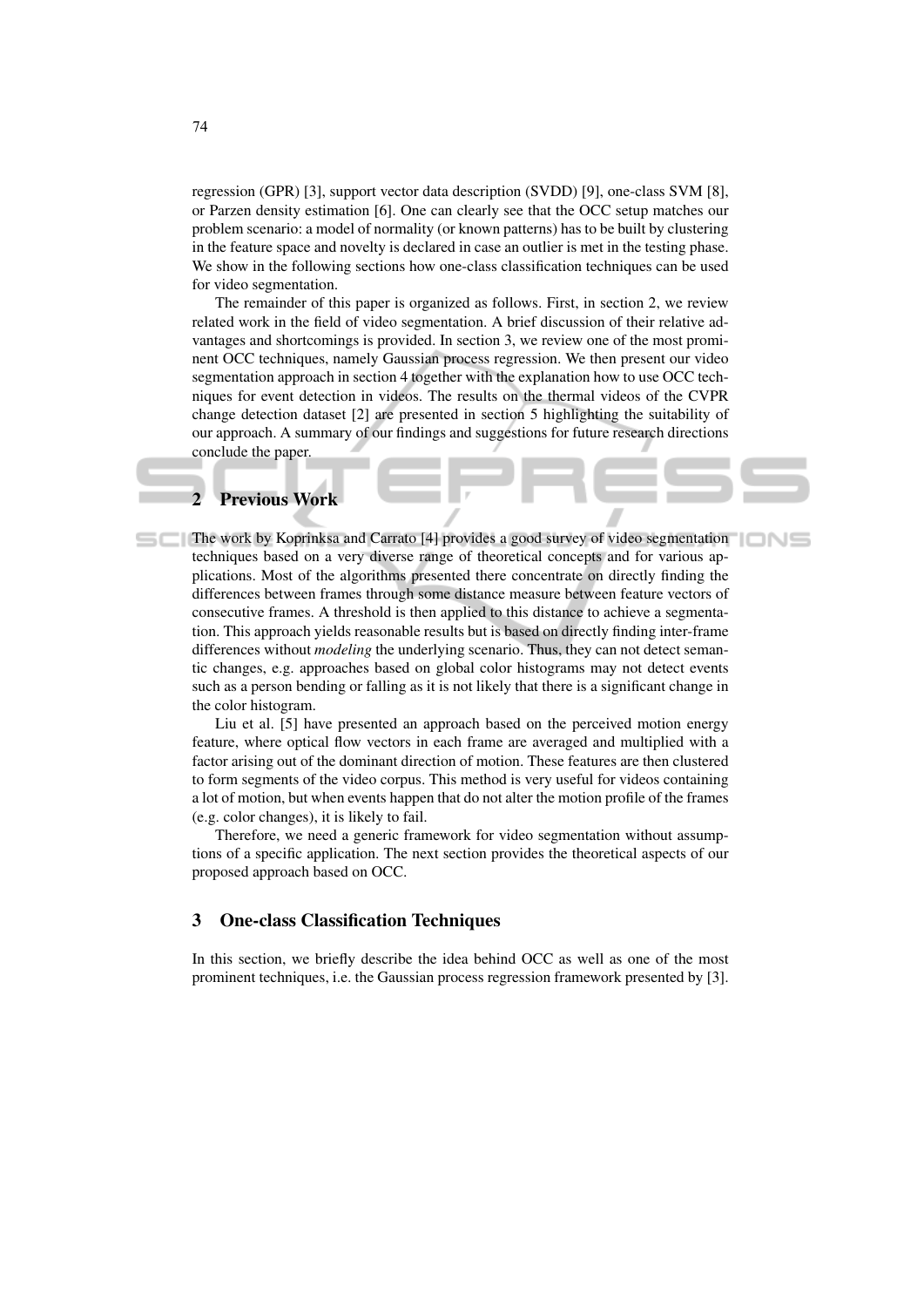### 3.1 The Task of One-class Classification

In an OCC scenario, there are only training samples  $X = (x^{(1)}, \dots, x^{(N)})$  of a single class available. Thus, all of them have the same constant label, e.g.  $y = 1$  $(1, 1, \ldots, 1)^{\mathsf{T}}$ . This class is often referred to as target class and the corresponding samples as target data or target set [9]. The aim is to find an appropriate description of the class distribution to distinguish this single class from every other possible and currently unknown class. Therefore, a novelty score should be inferred for each test sample  $x^*$ such that a large score indicates strong membership to the target class. If this score is below a certain threshold, the test sample will be treated as an outlier not belonging to the estimated distribution. The following methods allow for a suitable modeling with samples that only stem from a single class.

### 3.2 Gaussian Process Regression

The Gaussian process framework is a well-known probabilistic methodology that is successfully used for tasks such as regression and classification [7]. In the case of Gaussian process regression (GPR), outputs  $y(x)$  are assumed to be generated according to a latent function f and a noise term  $\varepsilon$ : HNOLOGY PUBLICAT IENCE *A*ND

$$
y(\boldsymbol{x}) = f(\boldsymbol{x}) + \varepsilon \tag{1}
$$

Following a Bayesian framework, output values of unknown samples  $x^*$  are predicted probabilistically by marginalizing over both latent function values and noise. While this is in most cases infeasible to realize exactly, a few assumptions make the prediction tractable:

- 1. Latent functions  $f$  are drawn from a Gaussian process prior with zero mean, and covariance function  $\kappa$ .
- 2. The noise term is assumed to be normally distributed:  $\varepsilon \sim \mathcal{N}(0, \sigma_n^2)$ .

Using these assumptions, the predictive distribution over output values is normally distributed, i.e.  $y^*|X, y, x^* \sim \mathcal{N}(\mu_*, \sigma_*^2)$ , where moments  $\mu_*$  and  $\sigma_*^2$  can be computed in closed form. The work of [3] shows how GPR can be used to solve OCC problems. The authors propose using either the predictive mean  $\mu_*$  (GPR-Mean) or negative variance  $-\sigma_*^2$  (GPR-Var) as novelty scores:

$$
\mu_* = \mathbf{k}_*^{\mathsf{T}} \left( \mathbf{K} + \sigma_n^2 \mathbf{I} \right)^{-1} \mathbf{1} \quad \text{and} \tag{2}
$$

$$
-\sigma_{*}^{2} = -\left(k_{**} - k_{*}^{\mathsf{T}}\left(K + \sigma_{n}^{2}I\right)^{-1}k_{*} + \sigma_{n}^{2}\right) , \qquad (3)
$$

where  $K = \kappa(X, X), k_* = \kappa(X, x^*)$ ,  $k_{**} = \kappa(x^*, x^*)$ , and I the unit matrix.

We have decided to choose the GPR approach, because it is shown by [3] that Gaussian processes are superior to the SVDD approach of [9] in visual object categorization. Since one-class SVM leads to equivalent results compared to SVDD [8], the GPR approach is our method of choice. Having this OCC technique on hand, we explain how to use it for video segmentation in the next section.

IONS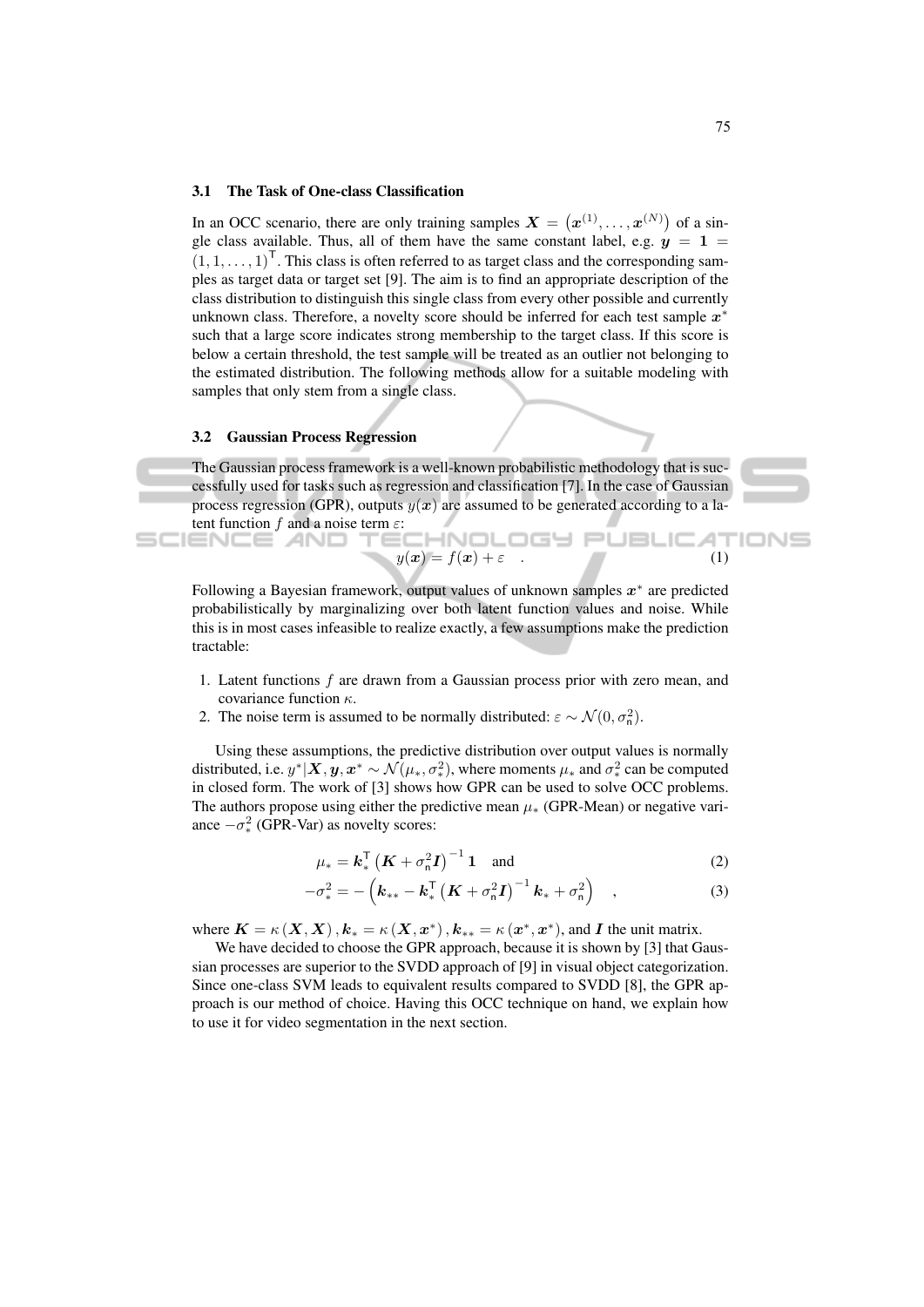# 4 Video Segmentation by Event Detection

In this section, we first focus on our idea of using OCC methods for video segmentation. Afterwards, we present the algorithm of our OCC approach. The last part of this section is about the features we use to obtain proper video segmentation.

### 4.1 The Idea of our Approach

The goal of this work is to semantically segment videos into *meaningful* image sequences. To achieve such a partition, an approach similar to work flow segmentation can be used, where different *phases* of the video are marked based on their semantic content. In each time step, we model the *current* situation with a OCC model and then look for special events (novelties) in the consecutive frames.

Thus, in our approach we want to detect events that lead to a change of the current phase. This is carried out by using OCC methods as explained in the following section. In the end, we are able to evaluate the resulting segmentation of the whole sequence which comes from the detected events.

#### **4.2 Our One-class Classification Approach**  $\Box$ PUBL  $IONS$

Let us assume that there are features available for each frame stored in a specific feature vector. The feature extraction methods will be explained in section 4.3. We start with learning a one-class model (Sec. 3) using the features of the first  $F$  frames of the video. Here, we assume that there is no event within these first frames and assign them with phase count 1. In most real-life situations, a few frames in the order of 30 to 60 correspond to 2-3 seconds, where it is reasonable to assume that no interesting event happens. For every consecutive frame, we evaluate the learned model to obtain its novelty score. This is done until the score of a frame drops below a specified threshold T. If this is the case, we have detected an event leading to a phase change.

Assuming that such events, which indicate a phase change, are sparsely spread over time (i.e. do not happen closely, with a gap of at least  $F$  frames between them), we learn a new one-class model with the features of the next  $F$  frames. The unlabeled previous frames are assigned with the phase count of the old model and we update the phase count of the current model. The video sequence is segmented this way, completely unsupervised. An overview of our approach can be seen in Figure 1.

Note that our approach does not need a training step using manually labeled sequences to learn a suitable model. Moreover, it can be directly applied to any video sequence since the model is learned on-the-fly within the sequence that should be segmented. We may only have to adjust the parameters  $F$  and  $T$  as well as method specific parameters of the OCC model.

### 4.3 Features for each Frame

Due to the fact that we want to build a generic framework for video segmentation without using specific knowledge about the target application scenarios and definition of

76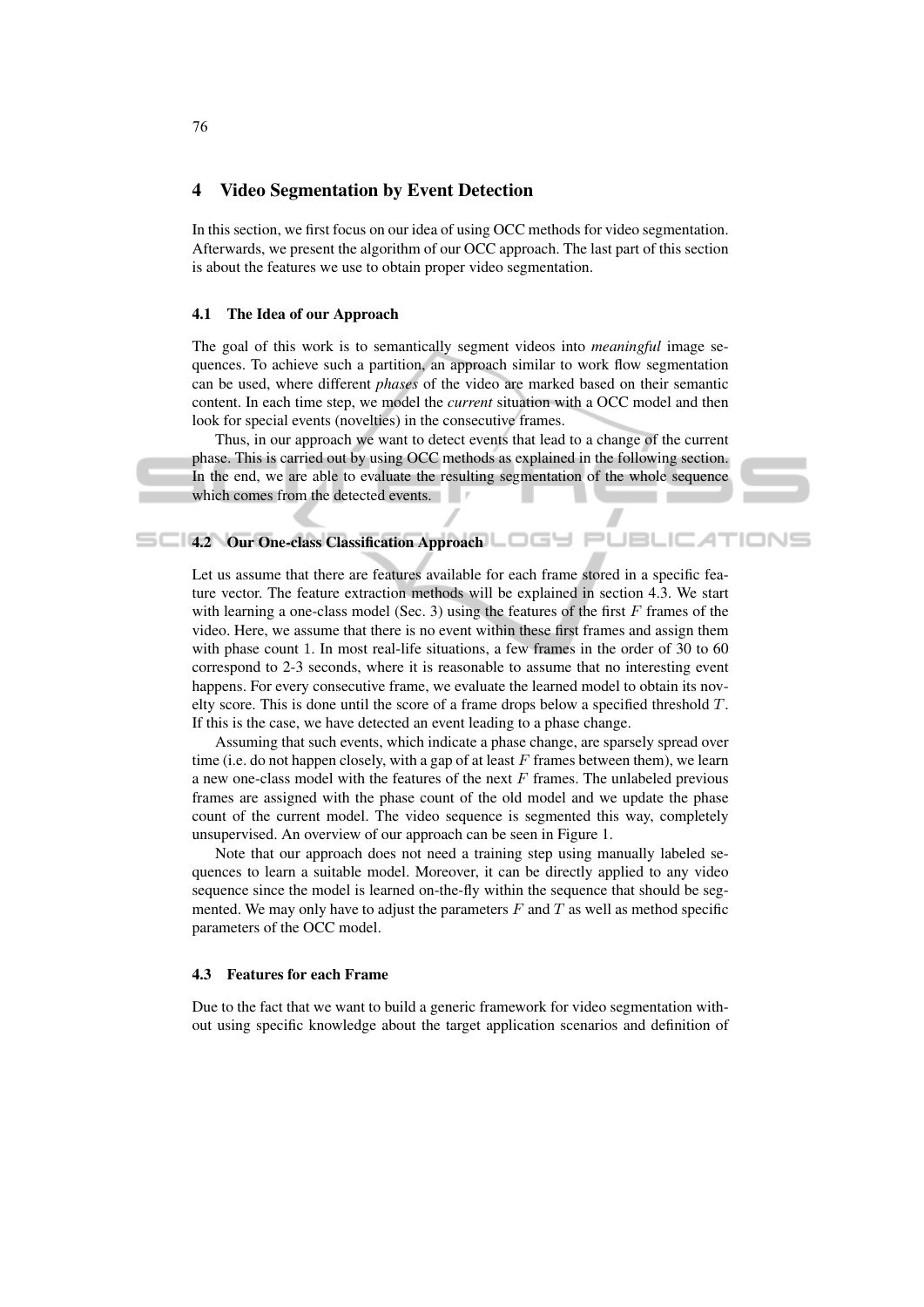

events, it is extremely challenging to choose a suitable feature set for the algorithm. For the present implementation evaluated on the thermal surveillance videos, we use pyramidal histogram of oriented gradients (PHOG) as proposed in [1]. This is a very suitable feature because in surveillance sequences, events are defined by entry of a person, change in the normal movements of the people in the scene, etc., and PHOG features are very efficient at representing object shapes in the frame. In this feature representation, local features are represented as histograms of edge orientations. The number of bins is a parameter of the feature descriptor. Each histogram bin represents the number of edges orientated in a specific direction. To represent shapes of various sizes within a frame, an image pyramid is built for the frame and histograms from each pyramid level are concatenated. For more details, the reader is referred to [1].

# 5 Experiments

As generic semantic segmentation of video sequences is a new challenge in computer vision, we are not aware of any existing dataset specifically intended for this purpose. For this reason, the change detection dataset for the CVPR 2012 change detection workshop [2] is used to test our approach and to demonstrate its suitability. The thermal images from this dataset have been used because they contain sequences with large variance in object size and intensity contrast. Example frames of the dataset are shown in Figure 2. The ground truth data provided with the dataset is oriented towards motion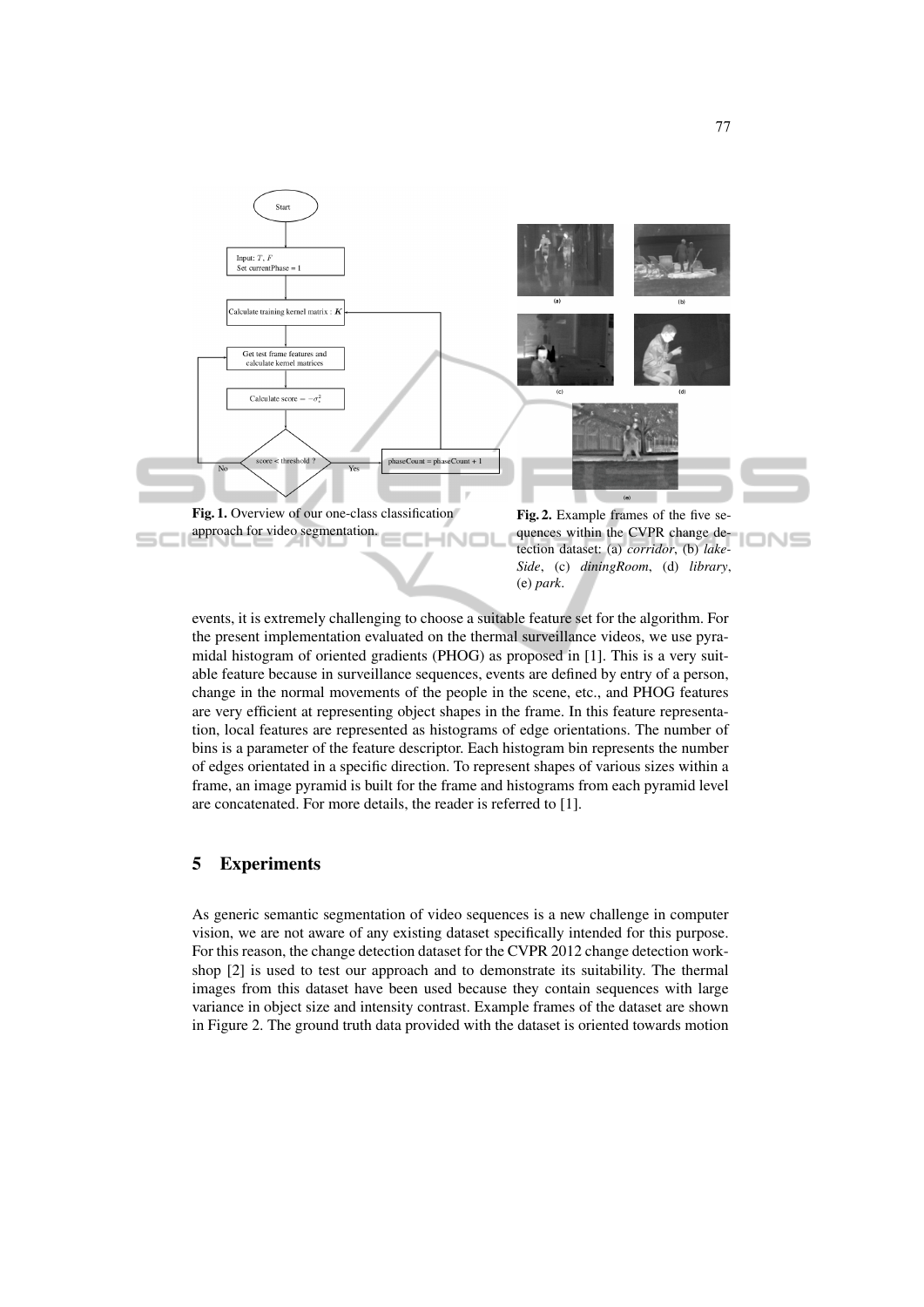detection and hence, we created our own ground truth for our application.<sup>1</sup> The data is in the form of grayscale frames of size 320x240 pixels. There are five sequences, namely *corridor, diningRoom, lakeSide, library, and park*. Each sequence contains different kind of motion and different zoom levels such that the object sizes are very different.

### 5.1 Experimental Setup

The parameter  $F$ , i.e., the number of frames used for training the model, was fixed at 50. Thus, the first 50 frames are assumed not to have any special event. At the normal rate of 25 frames per second, this means we are assuming constancy for only 2 seconds, which is a very realistic and reasonable assumption. The threshold  $T$  was set to 0.175, which was determined empirically on the dataset. Future work will include automatic determination of even these two system parameters. Furthermore, 30 bins are used in the PHOG descriptor for each histogram calculated over three levels.

### 5.2 Results on the CVPR Change Detection Dataset

In most of the published works including [5], the performance measures used are subjective and do not lend themselves to comparison. The reason is that in problems like video segmentation, it is very difficult to define a good performance measure for the algorithms. Hence, we concentrated on the fact that our algorithm works on the principle of detecting events and use performance measures for event detection. To evaluate the results of the algorithm qualitatively, we used the detection rate  $\eta$ :

$$
\eta = \frac{\text{number of correct detections}}{\text{number of events in ground truth}} \tag{4}
$$

IONS

It is often the case that the detection of the algorithm and the ground truth vary by about 20-25 frames, because the algorithm makes hard decisions using a threshold and ground truth is marked by human observers. This is not a serious problem, since in real-life videos 25 frames corresponds to a time span of 1 second, in which generally not many events happen. For most applications, this difference is not a major problem.

Additionally, over-segmentation is expected, because our algorithm works completely unsupervised. As the threshold is set without any prior knowledge about the video and is thus completely independent of it, often very small and insignificant changes in the video result in a new segment being reported. However, this is also not a cause for alarm as this stage is usually intended to be followed by a higher processing stage or a human observer in most applications. Thus, at the higher level, we can choose to ignore these particular extra segments in a post-processing step. We represent the effect of over-segmentation with the over-segmentation ratio  $\gamma$ :

$$
\gamma = \frac{\text{number of false detections}}{\text{number of events in ground truth}} \tag{5}
$$

Readers interested in obtaining the ground truth for their own further research or verification of our methods can contact the authors.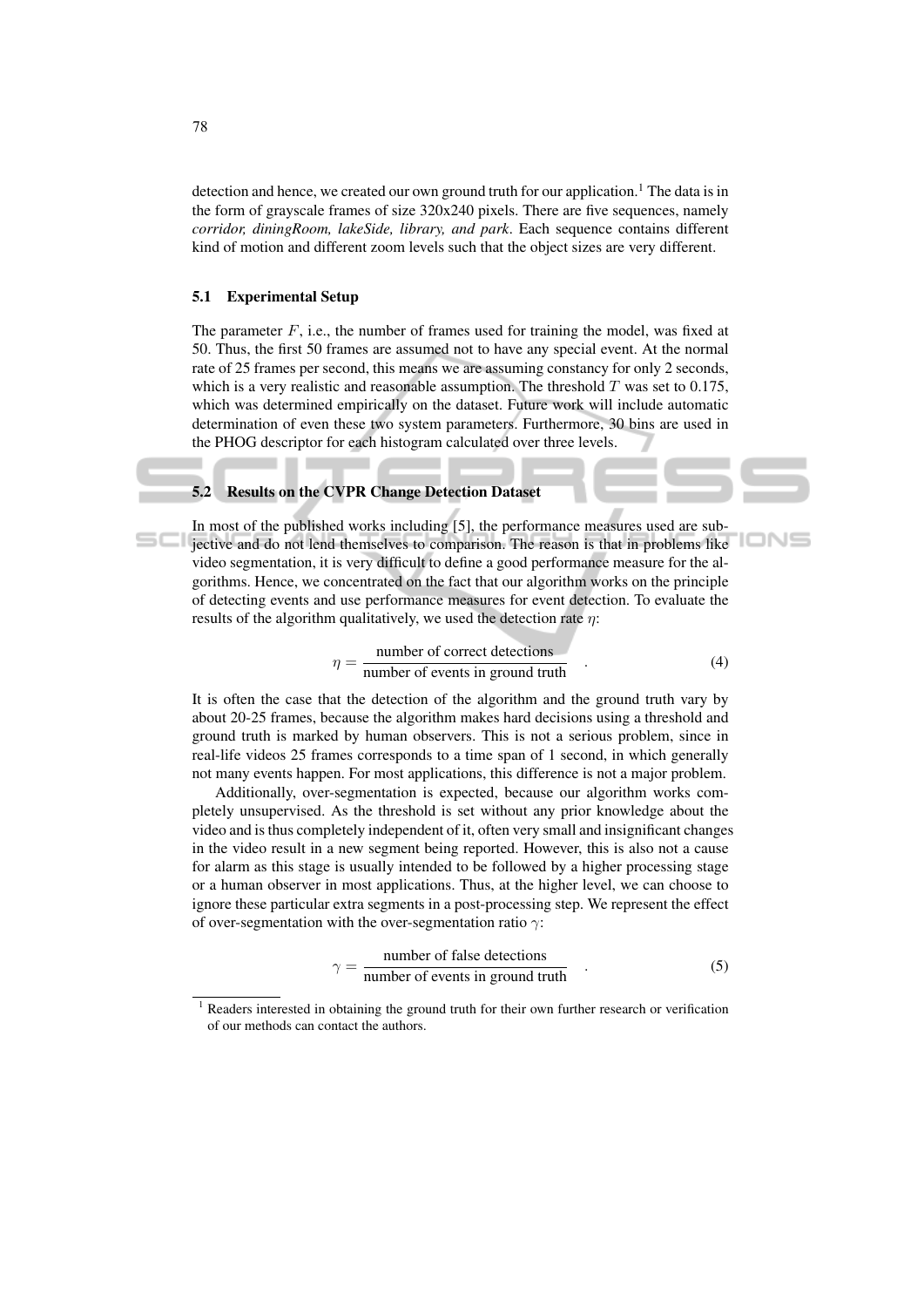| Video      | η    |      |
|------------|------|------|
| corridor   | 0.68 | 0.31 |
| diningRoom | 0.81 | 0.45 |
| lakeSide   | 0.17 | 0    |
| library    |      | 2.78 |
| park       | 0.83 | 0.5  |
|            |      |      |

Table 1. Results on the thermal video subset of the CVPR Change Detection Dataset for  $F = 50$ and  $T = 0.175$  using detection rate  $\eta$  (4) and over-segmentation ratio  $\gamma$  (5)

| This represents the average number of extra segments for every segment in the ground |
|--------------------------------------------------------------------------------------|
| truth. However, it should be noted that under-segmentation could be more costly and  |
| hence needs to be reduced. Table 1 shows the results for each video in the dataset.  |

The results for the *lakeSide* video are evidently poor compared to other videos. It is heavily under-segmented. This is due to the fact that the video has extremely low contrast and even for a human observer, it is very challenging to locate events. In addition, the events and objects in the video are of very small dimensions. To detect events in this scenario, one has to set the threshold extremely low, which would increase the false detection rate in other generic cases. On the other hand, we see that the *library* video is **Experiments revealed** over-segmented. This can be solved by increasing the threshold (experiments revealed that increasing the threshold to 0.25 in this case reduces false detection rate to 0.35, while retaining the excellent detection rate).

Often, it is even desirable to have over-segmented videos, e.g. in the *library* video, the detected extra events are basically the person under observation turning pages. These are not labeled in the ground truth because they are minor events but could be interesting for the application. In the *diningRoom* video, the extra events detected are basically the person turning, which is an interesting change but again not labeled in the ground truth.

Figures 3 and 4 show a timeline and an example frame segmentation on the *library* video, and Figure 5 shows segmentation example frames for *corridor* video. To analyze the effect of the parameter T on the overall performance, the  $\eta$  vs.  $\gamma$  curve is plotted for the *library* and *corridor* videos in Figures 6 and 7. We have varied T from 0.15 to 0.20. Larger values of the threshold result in an over-segmented video, i.e., high  $\gamma$ , whereas smaller values result in under-segmented videos. An interesting point to note is that for over-segmented videos, we obtain detection rates  $\eta$  often less than those with lower  $\gamma$ . This is due to the training time  $F$ . Often, an event is detected when there is none (i.e., over-segmentation) and during the following training time, an event is missed.

The results are promising and there are strong indications that a video dependent threshold determination will solve most of these existing issues.

# 6 Conclusions and Future Work

The work was aimed at segmenting the video sequences into activity phases, enabling us to further process the smaller units and extract the interesting parts. We used a one-class classification approach based on Gaussian processes to do this with success as seen in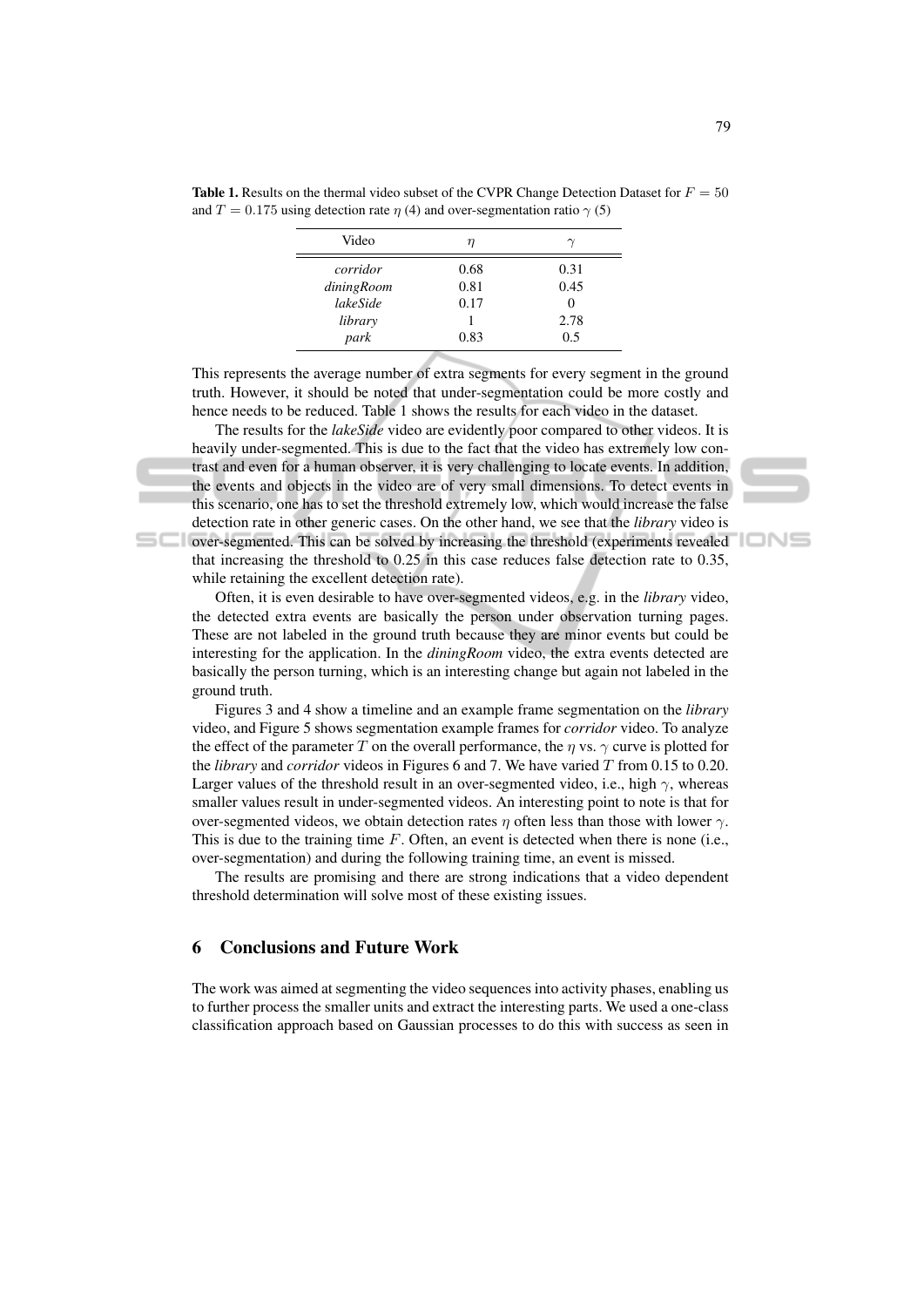

**Fig. 3.** Segmentation timeline for the *library* video (with  $T = 0.175$  and  $F = 50$ ), with the ground truth (the shadings indicate the matched detections).



Fig. 6. Detection rate  $\eta$  vs. over-segmentation ratio  $\gamma$  for the *library* video.

Fig. 7. Detection rate  $\eta$  vs. over-segmentation ratio γ for the *corridor* video.

the previous section. The accuracy in event detection is quite impressive even with the simple PHOG features used in this implementation. This demonstrates the possibility of using one-class classification schemes, such as the ones based on GPR, for the task of video segmentation.

As noted earlier, the accuracy of the system can be further enhanced by intelligent selection of parameters. Automated parameter optimization is one topic of future work. This may yield better results because then the parameters will be dependent on the video instead of being universal and it may avoid situations as the one encountered in the case of the *lakeSide* video.

Furthermore, feature selection will be part of further research. The authors believe that feature selection is of critical importance in this case and the use of more sophisticated features could drastically improve the performance of the approach. To exploit features representing shape and motion in a combined descriptor is a promising idea for future work.